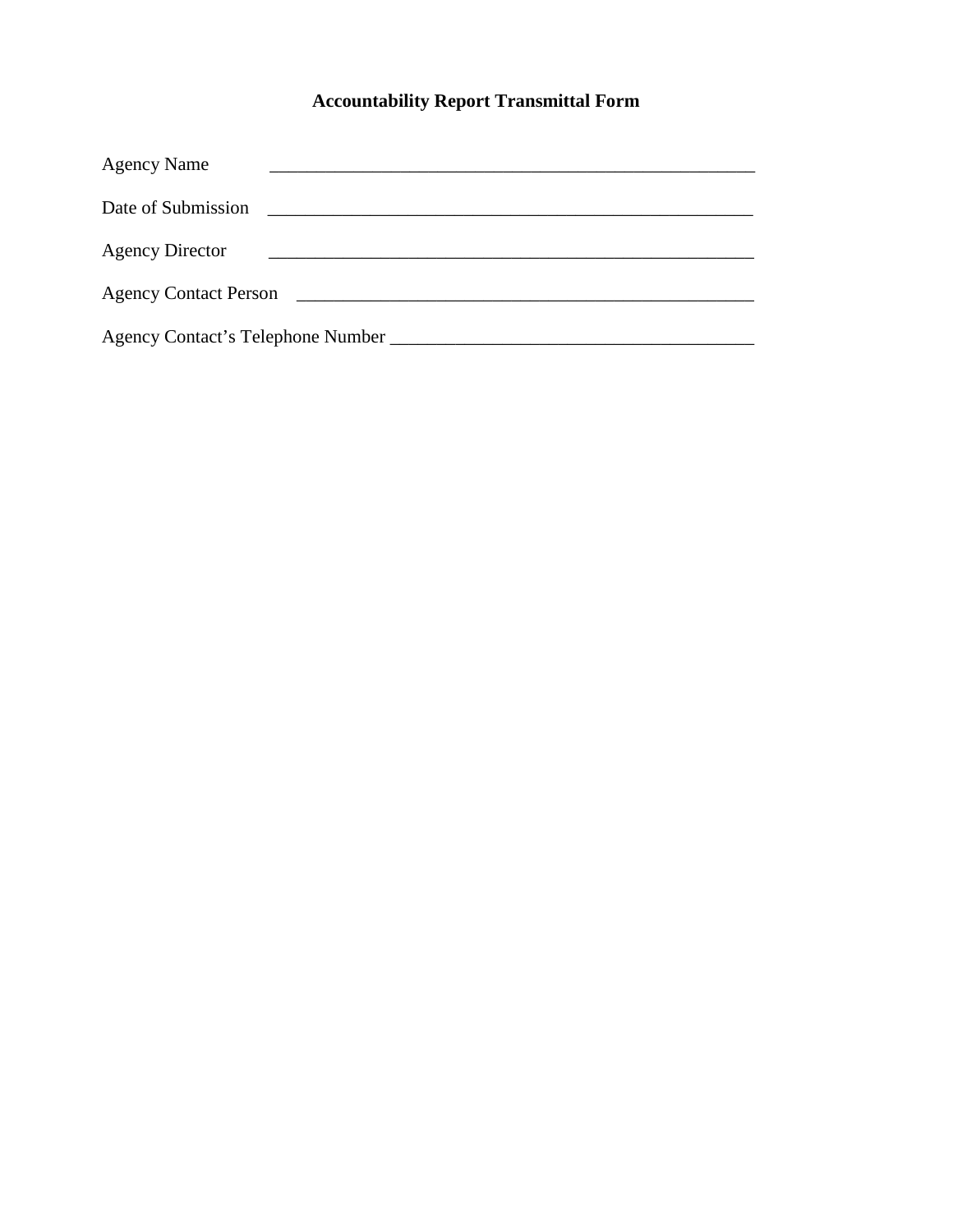## **Section I – Executive Summary**

#### I.1 Mission Statement

The Second Injury Fund functions within the South Carolina Workers' Compensation System. The mission of the Fund is two fold.

1. To protect employers from the higher cost of insurance that can occur when an injury combines with a prior disability to result in substantially increased medical or disability costs than the accident alone would have produced. This ensures that an employer is not made to suffer a greater monetary loss or increased insurance costs because they hire or retain an employee who has a disability.

2. To ensure payment of workers' compensation benefits to injured employees whose employers have failed to comply with the coverage provisions of the Workers' Compensation Law.

The values of the Fund are simple and straightforward:

- **Administer claims in a fair and impartial manner**
- **A highly professional and well-trained staff**
- **Continuous improvement of services**

I.2 Our key strategic goals and objectives for present and future years are: to protect employers from increased workers= compensation insurance cost; advance the hiring and retention of the disabled; to ensure payment of workers' compensation benefits to injured employees whose employers are in violation of the Workers' Compensation Law; prompt determination of eligibility; efficient claims processing and payments; contain claims cost; and sound fiscal management.

I.3 The Fund continues to experience significant increase in the number of second injury claims and reimbursements although the number of workers' compensation claims in South Carolina continues to decline. Our controlling statute is thirty years old and has not had significant legislative review or amendment. As a result, adroit attorneys and energetic recovery companies are able to take advantage of acknowledged inconsistencies in the law to maximize recovery and this is becoming a matter of concern.

These increases in the measurable inputs and outputs are outlined in figure I.3.

Figure I.3

|                      | <b>FY 2001</b> | <b>FY 2002</b> | % of Increase |
|----------------------|----------------|----------------|---------------|
| New/Reopened Claims  | 8,289          | 10,237         | 24%           |
| Claims Fwd to new FY | 7.711          | 8.327          | 8%            |
| <b>Total Claims</b>  | 16,000         | 18,564         | 16%           |

#### **INPUTS – Second Injury Fund**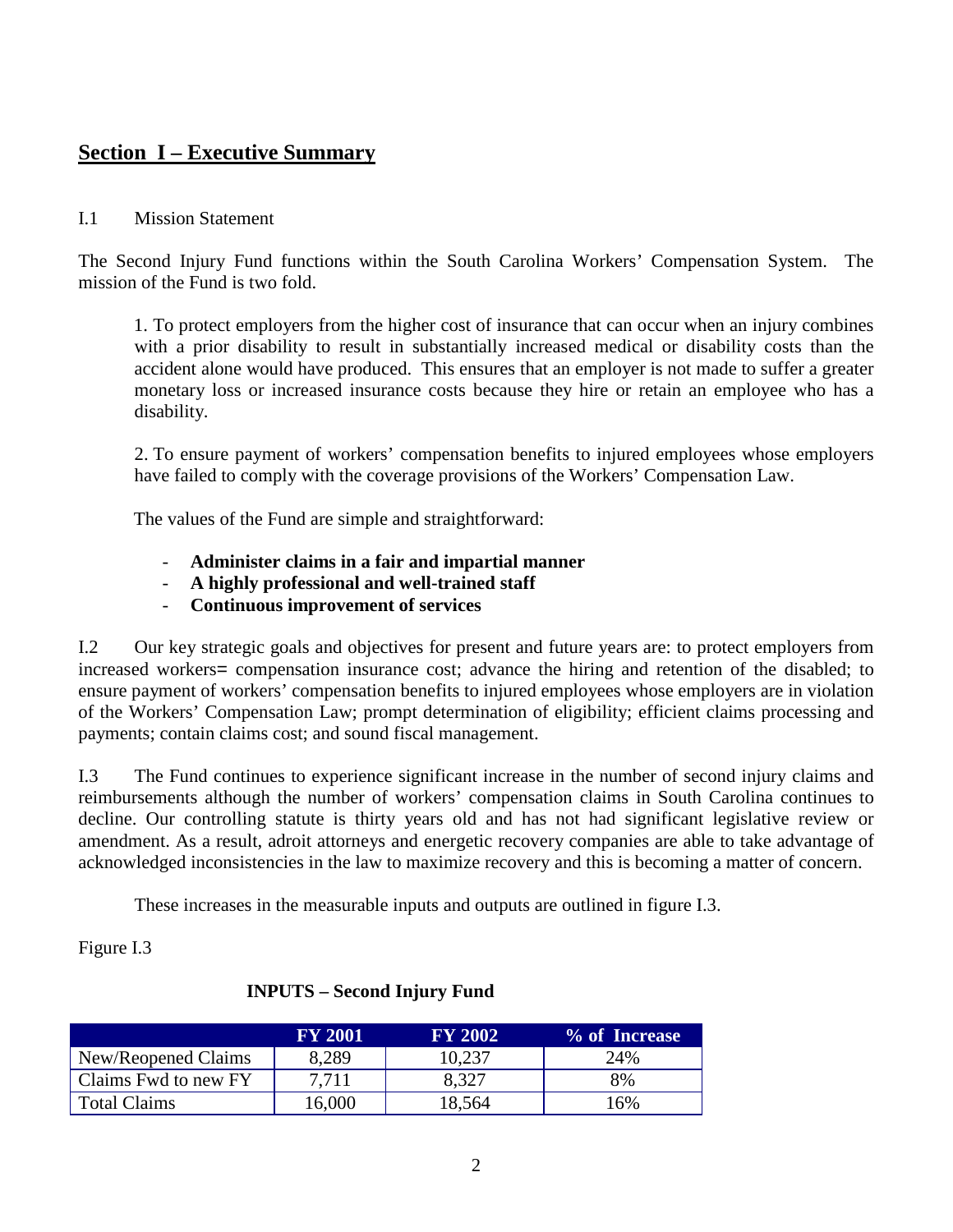|                          | <b>FY 2001</b> | <b>FY 2002</b> | % of Increase |
|--------------------------|----------------|----------------|---------------|
| Claims Closed            | 7,673          | 8,638          | 13%           |
| Claims Paid              | 3,449          | 4,065          | 18%           |
| <b>Claim Vouchers</b>    | 5,256          | 6.422          | 22%           |
| <b>Amount Paid</b>       | \$81,144,779   | \$101,810,791  | 25%           |
| <b>Assessment Levied</b> | \$103,205,113  | \$141,170,368  | 37%           |

#### **OUTPUTS – Second Injury Fund**

Another concern is the significant number of carriers failing to pay their annual assessment. Six carriers did not pay a total of \$4.2 million due to bankruptcies or liquidations. The continued recession and economic forecast makes the possibility of this trend of bankrupt carrier to continue in the immediate future. The combined effect of these trends will result in substantially higher costs to our customers or may have a negative affect on the fiscal condition of the Fund.

- I.4 The major achievements for the last year were:
	- a) Successfully justified and received approval through the Legislative process for two additional FTE's in the FY 02-03 Budget Request. This will allow us to maintain or improve our claims review process and the number of days to process reimbursement requests.
	- b) We formed a focus group consisting of employees from each division. Their instructions were to find a better way to measure employee satisfaction. With guidance and assistance from Nathan Strong, Office of Human Resources, they recommended that we use the 22 Keys Workplace Assessment. As outlined in Section III, category 5, we implemented their recommendation and will use the assessment as one of our measurements of employee well being.
	- c) We were successful in implementing the necessary changes to our processes and systems in order to be in compliance with GASB Statement 34. This included major programming updates to the collections data base on our Claims Management System maintained by the CIO. These changes provided the data needed for auditing purposes and for the annual actuarial analysis on the Loss Reserves of the Uninsured Employers' Fund.

## **Section II – Business Overview**

II.1-2 The agency has 21 employees, all located in one office in Columbia, however, the claims handled by the agency cover all 46 counties.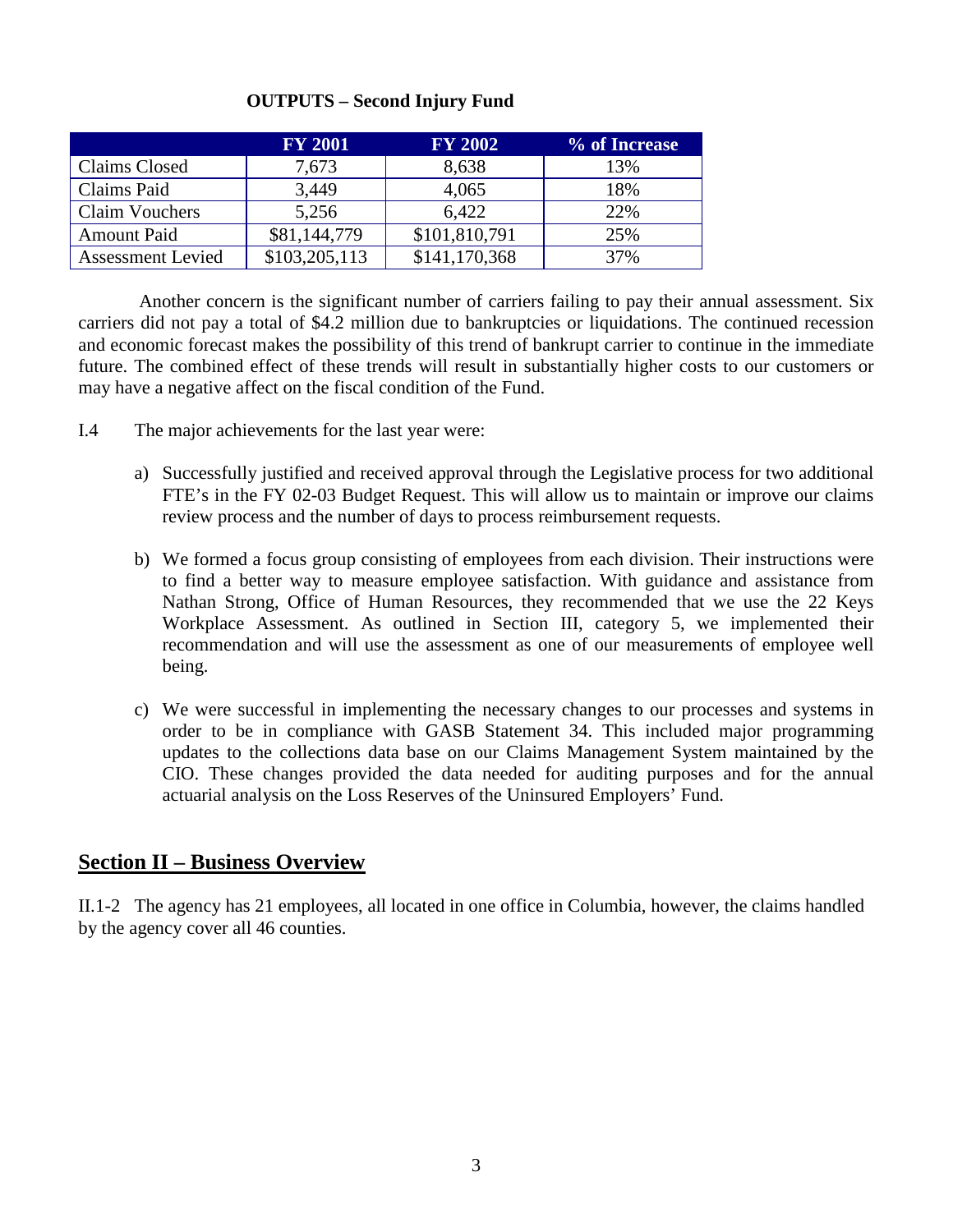## II.3 **Base Budget Expenditures and Appropriations**

|                                          | 00-01 Actual Expenditures |                                | 01-02 Actual Expenditures |                                | 02-03 Appropriations Act |                                |
|------------------------------------------|---------------------------|--------------------------------|---------------------------|--------------------------------|--------------------------|--------------------------------|
| <b>Major Budget</b><br><b>Categories</b> | <b>Total Funds</b>        | <b>General</b><br><b>Funds</b> | <b>Total Funds</b>        | <b>General</b><br><b>Funds</b> | <b>Total Funds</b>       | <b>General</b><br><b>Funds</b> |
| <b>Personal Service</b>                  | \$869,553                 | \$0                            | \$890,963                 | \$0                            | \$983,351                | \$0                            |
| Other Operating                          | \$410,248                 | \$0                            | \$311,320                 | \$0                            | \$436,748                | \$0                            |
| Special Items                            | \$0                       | \$0                            | \$0                       | \$0                            | \$0                      | \$0                            |
| Permanent<br>Improvements                | \$0                       | \$0                            | \$0                       | \$0                            | \$0                      | \$0                            |
| Case Services                            | \$0                       | \$0                            | \$0                       | \$0                            | \$0                      | \$0                            |
| <b>Distributions</b><br>to Subdivisions  | \$0                       | \$0                            | \$0                       | \$0                            | \$0                      | \$0                            |
| <b>Fringe Benefits</b>                   | \$230,466                 | \$0                            | \$239,814                 | \$0                            | \$264,910                | \$0                            |
| Non-recurring                            | \$                        | \$0                            | \$0                       | \$0                            | \$0                      | \$0                            |
| <b>Total</b>                             | \$1,426,380               | \$0                            | \$1,442,097               | \$0                            | \$1,685,009              | \$0                            |

## **Other Expenditures**

| <b>Sources of Funds</b> | 00-01 Actual Expenditures | 00-02 Actual Expenditures |
|-------------------------|---------------------------|---------------------------|
| Supplemental Bills      | 50                        | SС                        |
| Capital Reserve Funds   | 90                        | SС                        |
| <b>Bonds</b>            | SU                        | \$0                       |

- II.4 Our key customers are:
	- a) Employers doing business in South Carolina
	- b) Workers' compensation insurance companies and their representatives in South Carolina
	- c) Employees of employers who are in violation of the Workers' Compensation Law

II.5 Our agency is dependent on information received from our key customers and their representatives. This process also makes them our key suppliers.

II.6 Our major services are to pay Second Injury Fund and Uninsured Employers' Fund claims.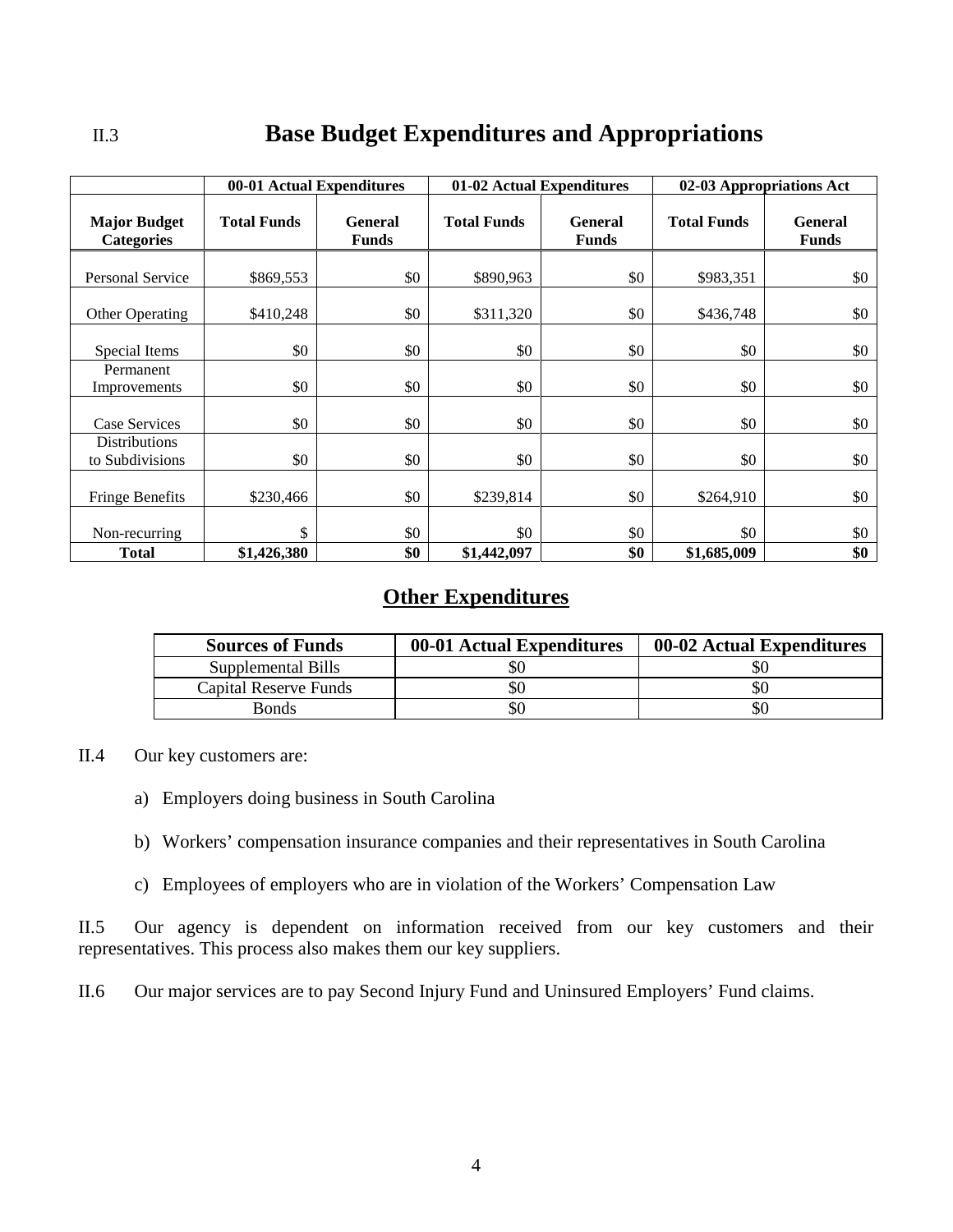# **SOUTH CAROLINA SECOND INJURY FUND**



## **Section III – Elements of Malcolm Baldrige Award Criteria**

#### **Category 1 – Leadership**

1.1(a-c) The senior leadership team consists of the Agency Director, Douglas P. Crossman, appointed and serving at the pleasure of the Budget and Control Board, the Director of Management Services, the Director of Claims, the Director of Recoveries, and the General Counsel. The team has the responsibility for setting, deploying and communicating the short and long term direction of the agency. The agency's direction is predictated on our overall goals and objectives outlined below.

#### Goals

- **To protect employers from increased workers= compensation insurance cost**
- **Advance the hiring and retention of the disabled**
- **To ensure payment of workers' compensation benefits to injured employees whose employers are in violation of the Workers' Compensation Law**

#### **Objectives**

- **Prompt determination of eligibility**
- **Efficient claims processing and payments**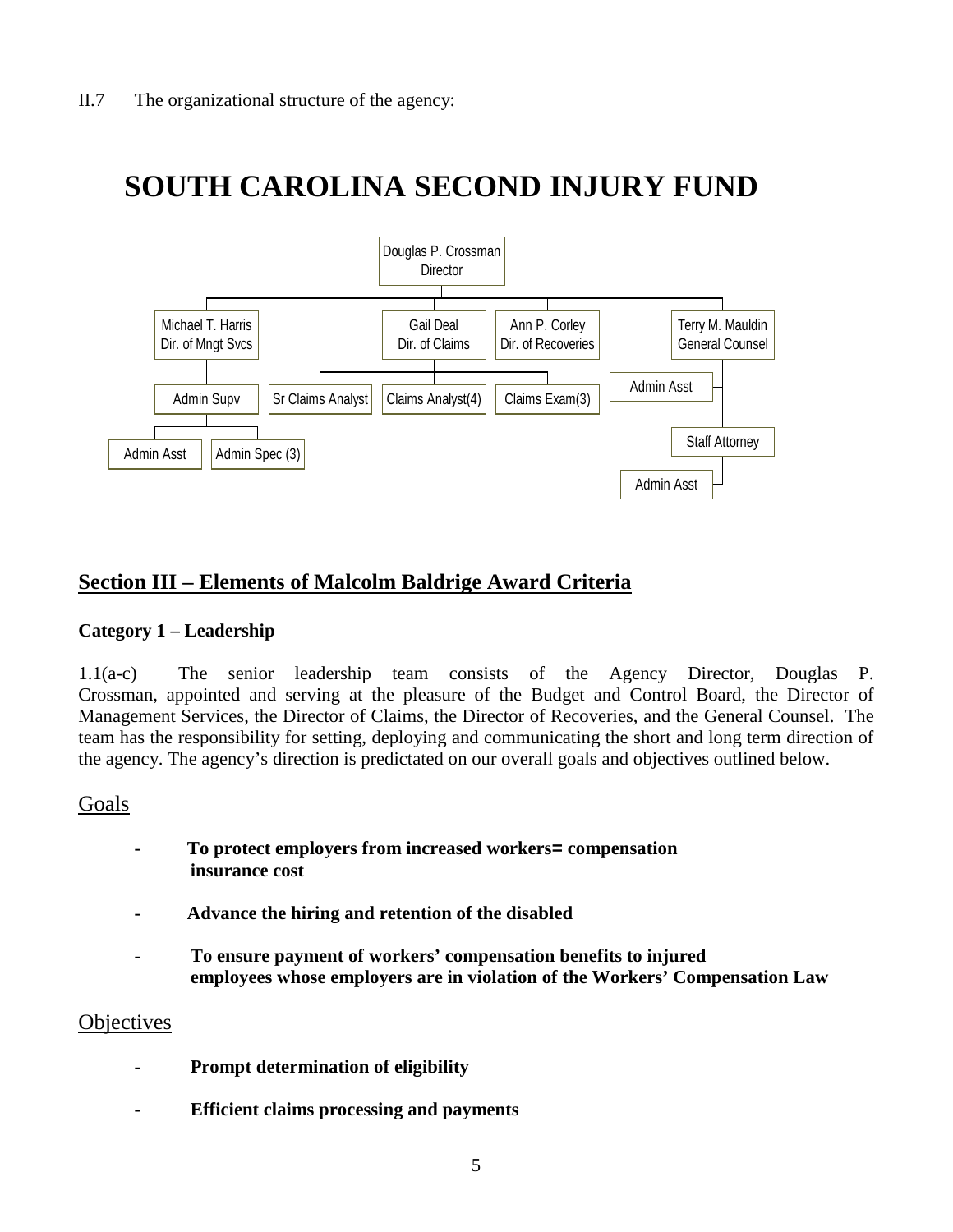#### **- Contain claims cost**

#### **- Sound fiscal management**

The performance expectations of the agency, as a whole, and of each individual are reviewed regularly to ensure that we continue to meet or exceed the goals and objectives outlined. These goals and objectives are directly related to the agency's organizational values listed below:

- **Administer claims in a fair and impartial manner**
- **A highly professional and well-trained staff**
- **Continuous improvement of services**

The values, goals and objectives are known by all employees. We do this by way of staff meetings, memos, e-mail, policy statements and one-on-one contact. We are a small agency and this encourages an ongoing flow of constructive dialogue with members of the agency without regard to their position.

1.1(d-f) All employees are empowered to make recommendations on changes to any process that would improve the effectiveness or efficiency of our service to our external or internal customers. We encourage innovative suggestions from all employees and examine and evaluate each with an open mind and the intention of adopting, when feasible, these suggestions. This openness promotes organizational and employee learning and is always supportive of our stated values. The nature of our business requires that all employees conduct themselves in an honest and ethical manner. This directly relates to our number 1 organizational value of administering claims in a fair and impartial manner. All employees have been made aware of our high standards pertaining to ethical behavior.

1.2 All employees have daily contact with our customers in some manner. The general attitude from the senior leaders to the front office receptionist is "the customer is always right" and it is everyone's job to assist them with any problem or question they may have. We have an "open door" policy for our customers. They can talk with or meet with any member of our staff from the Director on down. We are a service-oriented agency and we understand the importance of focusing our efforts to improve customer service.

- 1.3 Senior leaders review the following key performance measures:
	- (a) Prompt determination of eligibility
		- number of employers benefiting
		- percentage of claims accepted within 4 yrs of the date of accident
	- (b) The expeditious processing of claim payments
		- average number of days to pay claims
	- (c) Maintaining reasonable claims cost
		- administrative cost per claim
		- reduction in the annual assessment
	- (d) Determine if the Fund is responsible for coverage on Uninsured Employers' Fund claims - number of claims where other coverage found
	- (e) Recoupment from the employer of monies paid by the Uninsured Employers' Fund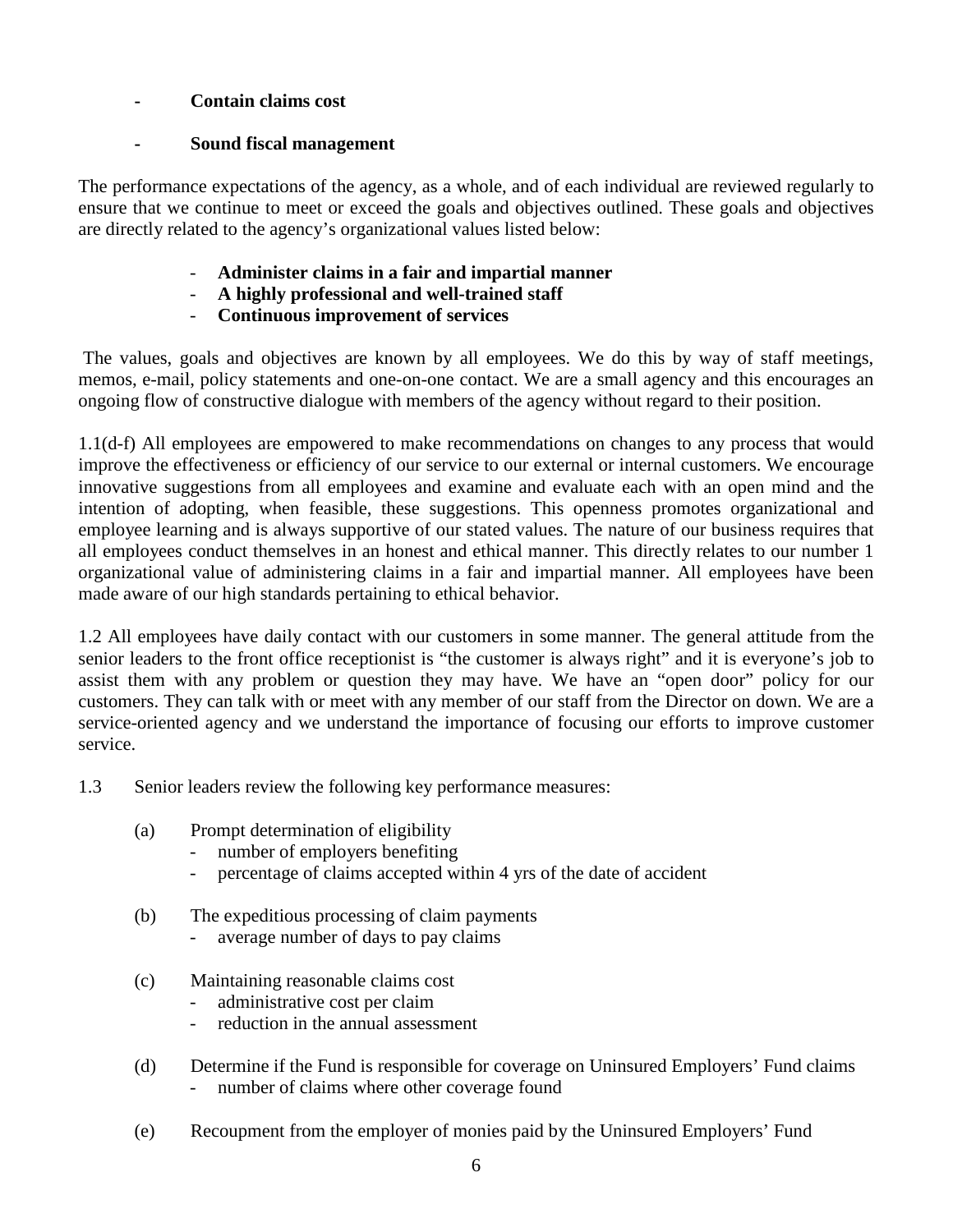1.4 The senior leaders of the agency are involved in the workflow process on a daily basis. This allows them to regularly review performance and make comparisons with our past findings and our set goals. Based on the outcome of these data reviews and the feedback received from our employees we can take the course of action needed for the leaders and management of the agency to be effective in meeting or exceeding our goals and objectives.

1.5 We are always mindful of how our services affect the public. If we plan changes, our first consideration is the effect changes will have on the services we provide our customers. Our intentions are to continuously improve our processes and service.

1.6 Senior leaders use several methods to communicate improvement priorities. They use staff meetings with the members involved, memos, e-mail or one-on-one contact. Improvement of services remains our number one priority.

1.7 Agency leaders and employees support the annual campaigns for the United Way and the Community Health Charities of South Carolina and the annual Spring Wellness Walk sponsored by Prevention Partners. We have several employees that donate blood to the American Red Cross on a regular basis. The Director and several employees are actively involved in Kids' Chance of South Carolina, a nonprofit corporation formed by the S.C. Workers' Compensation Educational Association to provide educational scholarships to the children of employees who have been seriously injured or killed as a result of a workers' compensation injury.

#### **Category 2 – Strategic Planning**

2.1-3 We are a small agency with a very distinct mission that is outlined in the S.C. Code of Laws. We do not have a formal written strategic plan. However, we have set goals and objectives and we constantly monitor the progress made in meeting or exceeding these goals and objectives. We do this by reviewing and analyzing data and information relevant to the accomplishment of the mission of the agency. Senior leaders and managers are fully aware of our mission, goals and objectives and customer expectations and have instilled this knowledge in all employees. We can, if necessary, take the appropriate steps to reallocate resources within the agency if and when it is determined that there is a short fall in meeting any of our goals.

#### **Category 3 – Customer Focus**

- 3.1 The agency's key customers and stakeholders include the following:
	- (a) Employers doing business in South Carolina
	- (b) Workers' compensation insurance companies and their representatives in South Carolina
	- (c) Employees of employers who are in violation of the Workers' Compensation Law
	- (d) The Governor
	- (e) The Budget and Control Board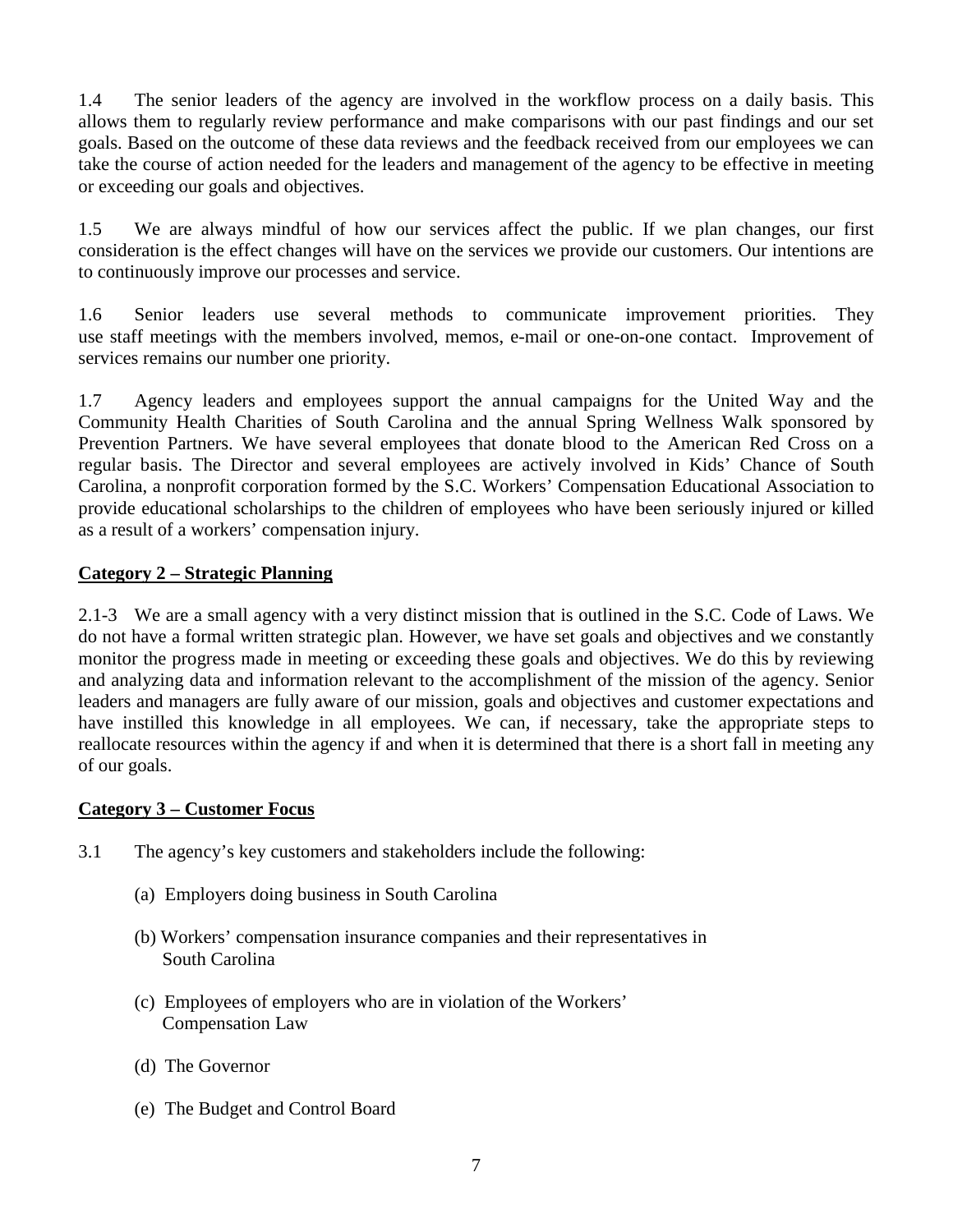#### (f) The Legislature

3.2 Our key customers and their key requirements are outlined in the statute governing our agency. We can and have made administrative changes to fine-tune our processes to better serve these customers but the key requirements must be changed through the legislative process. We determine these needs several ways:

- Written customer surveys
- Focus groups
- Formal and informal customer training
- Telephone and written correspondence
- Attendance at industry specific conferences and seminars

3.3 Senior leaders through informal meetings share information concerning customer needs. This information or concerns are evaluated and when necessary we can direct changes to our processes based on the needs of our customers. When we evaluate these needs we have to take into account the effect it has on all customers and not just a few. An example of this would be the legislative change to our assessment process. We had to ensure this change would be equitable to the self-insured employers and not just to insurance companies. The end result was an amendment to the code that satisfied the needs of the insurance companies and was fair to the self-insured employers.

3.4 The information we receive from our customers is very important to us. We are continuously evaluating and analyzing this information to determine if we need to make changes to the services we provide. However, we must make sure these changes will benefit all customers and that the changes are cost effective and make the best use of our limited resources.

3.5 We have several methods to measure customer satisfaction. These include customer surveys, informal focus groups and telephone and written correspondence. Our primary measurement would be our annual customer survey. This is the second year that we have sent the survey to customers. The survey is designed to capture information on our customers concerns and expectations and allows for recommendations to improve services.

The ten questions of the survey address the five dimensions of customer concerns.

- **Reliability:** The ability to perform the promised service dependably and accurately.
- **Responsiveness:** The willingness to help customers and provide prompt service.
- **Empathy:** Caring, individualized attention.
- **Assurance:** Employees are knowledgeable & courteous and are able to convey trust and confidence.
- **Tangible:** Physical appearance of facilities, equipment, people.

The results of the survey are outlined in Category 7.

We will use the responses to the open-ended questions and comments to better understand customer's expectations and preferences and for improving our services.

3.6 The way we build a positive relationship with our customers and stakeholders is to adhere to our organizational values.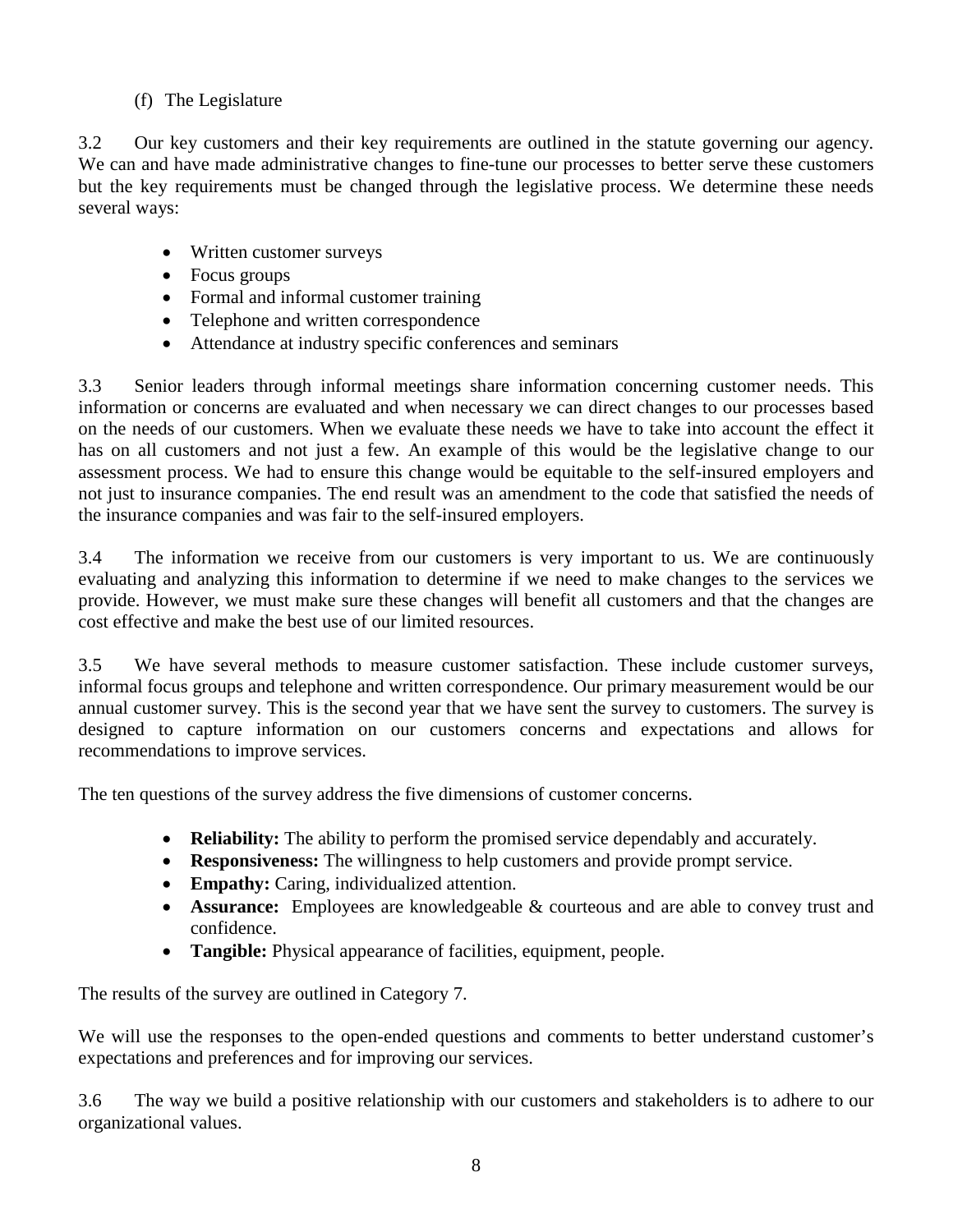- **Administer claims in a fair and impartial manner**
- **A highly professional and well-trained staff**
- **Continuous improvement of services**

We feel that if all of our employees adhere to these values and make this the prevailing attitude throughout our agency that our customer relationships will remain positive and will continue to grow in a positive direction in future years.

#### **Category 4 – Information and Analysis**

4.1 The operations, processes and systems that we measure are directly related to our organizational goals and objectives. We also have the ability to measure several forms of outputs. We use these output measurements to evenly distribute workload and to prevent bottlenecks that would affect the level of services provided to our customers.

4.2 The key data we use to measure performance outcomes and outputs and to use in the decisionmaking process is contained in one or more of our three automated systems. These systems are our Claims Management System, Basic Accounting Reporting System and the Medical and Indemnity Audit Reduction System. The input of data into these systems is checked by a minimum of two people. The systems also have programmed self-audits that will not allow invalid entries. The data contained in these systems is real time and all reports can be tailored to measure specific areas needed to make sound business decisions.

4.3 The data/information that is collected is made available to all individuals in the decision-making process. We use this data to support the decisions on whether to adopt or not adopt suggestions/recommendations from our customers and employees. All decisions made that affect service to our customers and stakeholders must be supported by data.

4.4 The determination as to the type of comparative data is based on customer expectations, the desired outcome and the availability of data**.** The collection and analysis of information is of great importance to our agency. We use information to measure our performance and to determine where process improvements are needed. We use this collection of data to compare our performance to "like agencies" and private industry. It also gives us a "picture" of our agency by comparing past performance with present performance ensuring that we continue to provide world-class service.

#### **Category 5 – Human Resources**

5.1 We know that our staff members are one of our most important assets. Their well being, satisfaction and development is a high priority. We encourage and motivate employees to their full potential by strongly supporting the pay plans outlined in the State Human Resources Regulation. We have developed internal policies for performance increases, retention increases and additional duties/responsibilities. We have established a universal review date for the Employee Performance Management System (EPMS). All employees are counseled and coached throughout the year to ensure they are fully aware of their job performance and what they need to do to exceed or substantially exceed job requirements. We have established a flexible work schedule policy allowing all staff members the choice of flextime or a compressed work week. We have also initiated a casual dress code for all employees.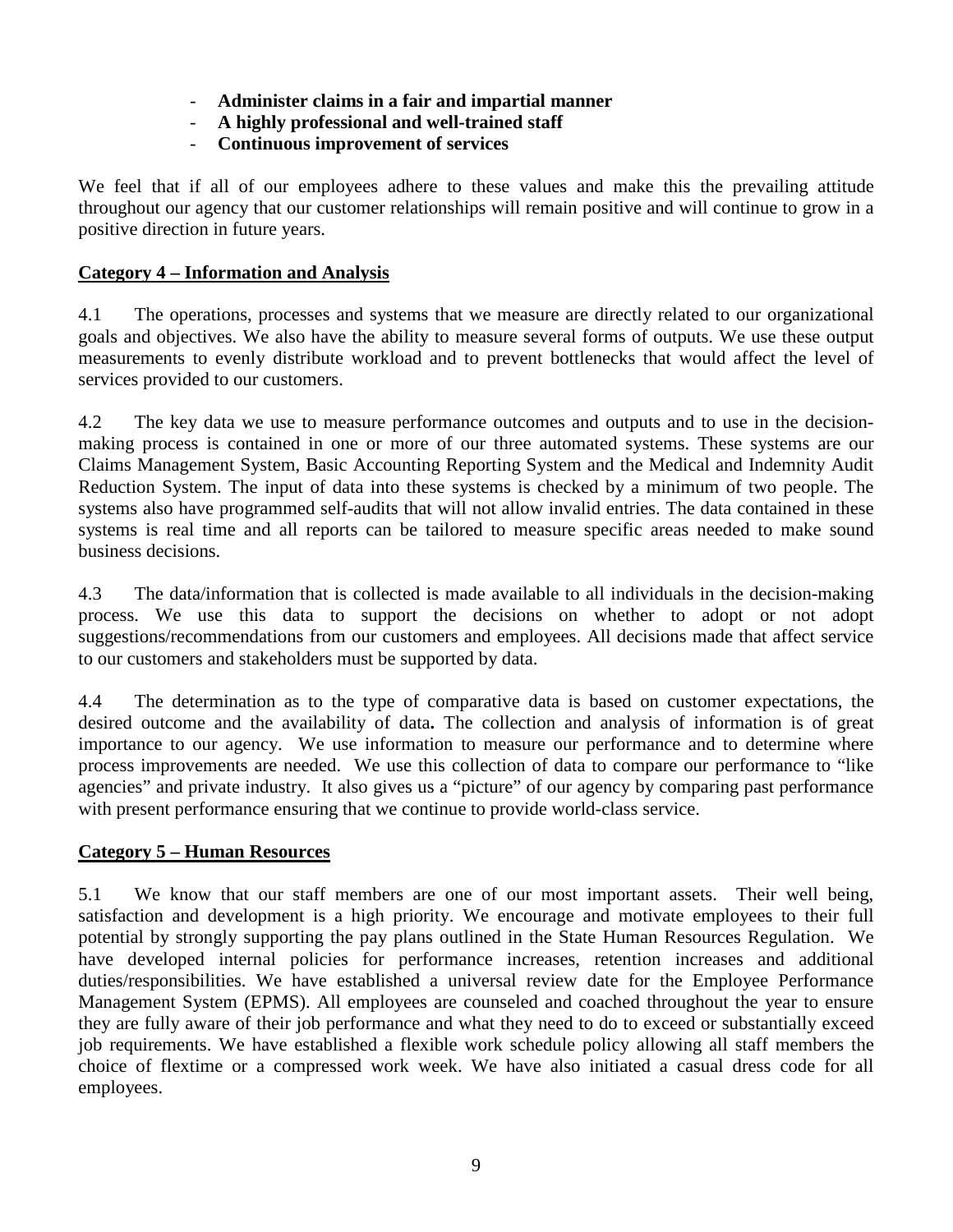The agency's policies and rules are broad and flexible in order to cover all justifiable situations. This encourages an ongoing flow of constructive dialogue with staff members at all levels of the agency. Staff members feel free to discuss work-related problems, opportunities and issues. There is a prevailing sense that "we're all in this together." Staff members feel that their work makes a positive difference in some way and that they are genuinely valued by the agency.

5.2 Development and training for our employees is done on an "as needed" basis. Formal training for job skills is provided initially and when refresher training is needed. Informal training pertaining to job performance is done by an employee's peer with input and guidance from their supervisor.

Senior leaders are all graduates of The South Carolina Executive Institute and actively support it's ongoing programs.

All employees attend seminars, conferences and workshops that pertain to their area of expertise.

5.3 The EPMS is administered in a fair and timely manner. Staff members are always made aware of their job performance throughout the year. When necessary, they receive guidance and training needed to improve performance. During the planning stage supervisors and employees meet to agree upon job requirements and the expectations of job performance for the coming year.

5.4 We monitor employee well being and satisfaction in a variety of measures. All senior leaders have "open door" policies and make themselves available to all employees. Based on the recommendation of the focus group, consisting of employees from each division of the agency, we replaced the Employee Satisfaction Survey with the Meaning at Work (MaW) Assessment. This assessment asks employees to evaluate the importance to them of 22 keys to a meaningful workplace and then indicate the degree to which those keys are present in the workplace. This data is used to identify development opportunities and provides information regarding overall satisfaction with the work environment. The results are outlined in Category 7.

5.5 The senior leaders and supervisors promote workplace safety and a healthy work environment. The workplace is kept in a high state of maintenance and cleanliness. We occupy leased office space and we maintain a good working relationship with the property manager to ensure a quick response when we have problems.

5.6 Agency leaders and employees support the annual campaigns for the United Way and the Community Health Charities of South Carolina. We have several employees that donate blood to the American Red Cross on a regular basis. The Director and several employees are actively involved in Kids' Chance of South Carolina, a nonprofit corporation formed by the S.C. Workers' Compensation Educational Association to provide educational scholarships to the children of employees who have been seriously injured or killed as a result of a workers' compensation injury.

#### **Category 6 – Process Management**

6.1 The key design and delivery processes for services provided to our customers are:

- Claims Management System
- Basic Accounting Reporting System
- Medical and Indemnity Audit Reduction System
- Litigation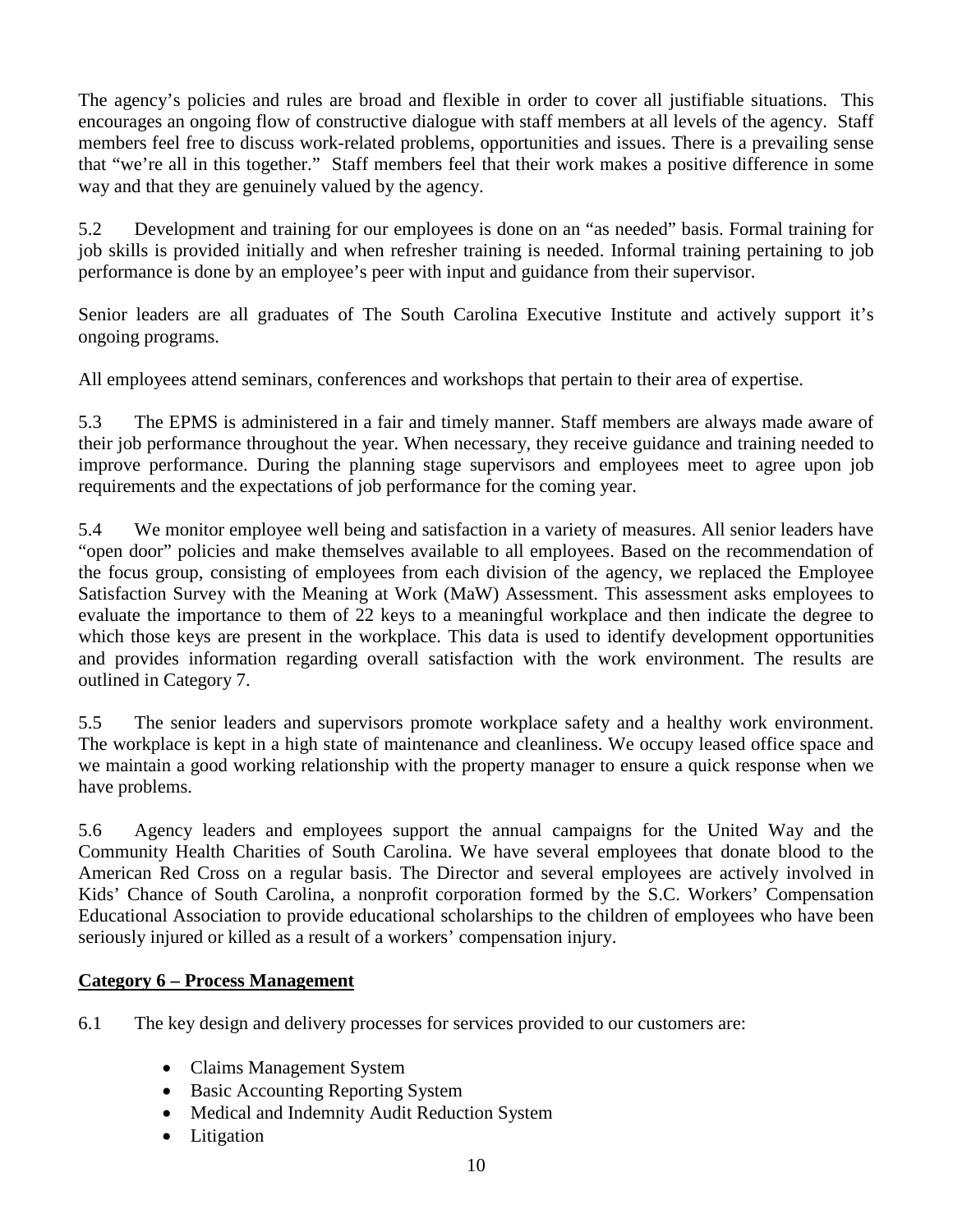- Assessment
- Collections

We continuously monitor these processes to ensure that we have the latest technology available to include hardware and software. All employees involved in these processes are empowered to make or recommend changes to improve the process based on input from both our internal and external customers.

6.2 The quality and timeliness of our delivery processes are constantly monitored to ensure that we meet or exceed our goals. We have requirements in the EPMS that outlines time limits on job duties to ensure we will meet our objectives. An example of some of these duties are:

- Daily distribution of incoming mail
- Create and distribute new claim files within 5 days of receipt of information
- Monthly claims diary must be complete by month end
- Process of Reimbursement Request Forms within 8 days of receipt

These examples are a few of the duties outlined in the EPMS and show that we have linked the EPMS to our stated goals and objectives and improved customer service.

6.3-4 Our agency has one key support process and that is information technology support. We are a small agency and could not justify the positions needed to manage our IT mission. We have outsourced this support to the Budget and Control Board Division of Chief Information Office (CIO). They maintain our mainframe system and our LAN and WAN. The coordination and cooperation we have with their office is excellent. Based on their recommendations we remain on the "cutting edge" of information technology.

## **Category 7 – Results**

7.1 The Second Injury Fund has conducted an annual customer survey for the last two years to measure customer satisfaction. Each customer evaluates our performance using a four point Likert Scale. Additional space is provided for written comments and to answer open-ended questions. We use this information to determine customer expectations and to gather recommendations on improving services. This information is compiled and trends are noted and distributed to all employees.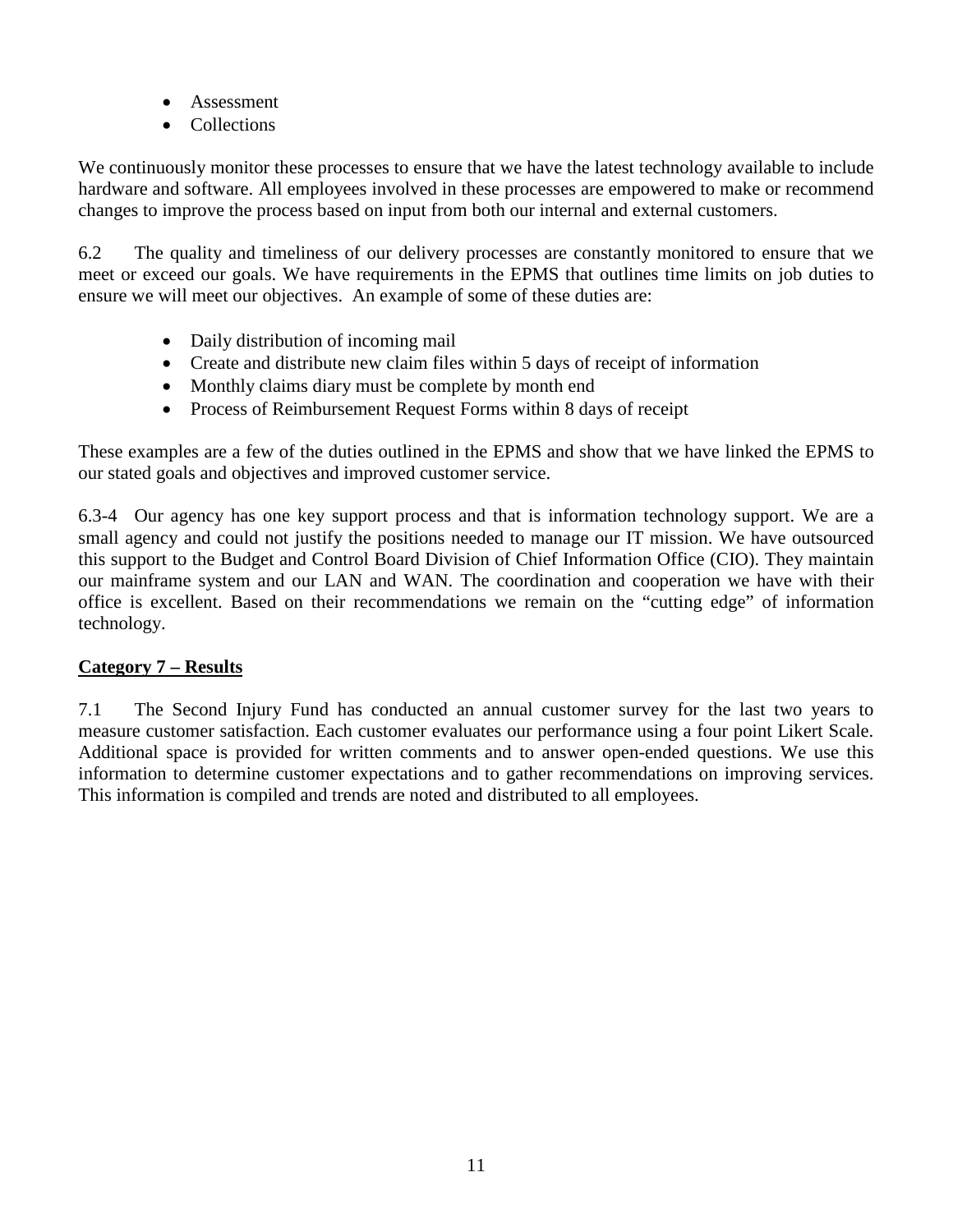We use the percentage of positive responses to determine trends. The results for the last three years are shown in Figure 7.1a.

Figure 7.1a



**Percent of Positive Responses**

We compare our customers' satisfaction against the American Customer Satisfaction Index (ACSI) produced by the American Society for Quality. The index is nationally recognized and provides industry specific measures of customer satisfaction. The results of the customer survey are converted to a comparable scale of 0 –100 and then measured against the indexes of the insurance industry and public administration. The results shown in Figure 7.1b indicate that the Second Injury Fund is exceeding the ACSI for both comparable industries. Data for FY 2002 from ACSI not available.

Figure 7.1b



#### **Customer Satisfaction Compared to ACSI**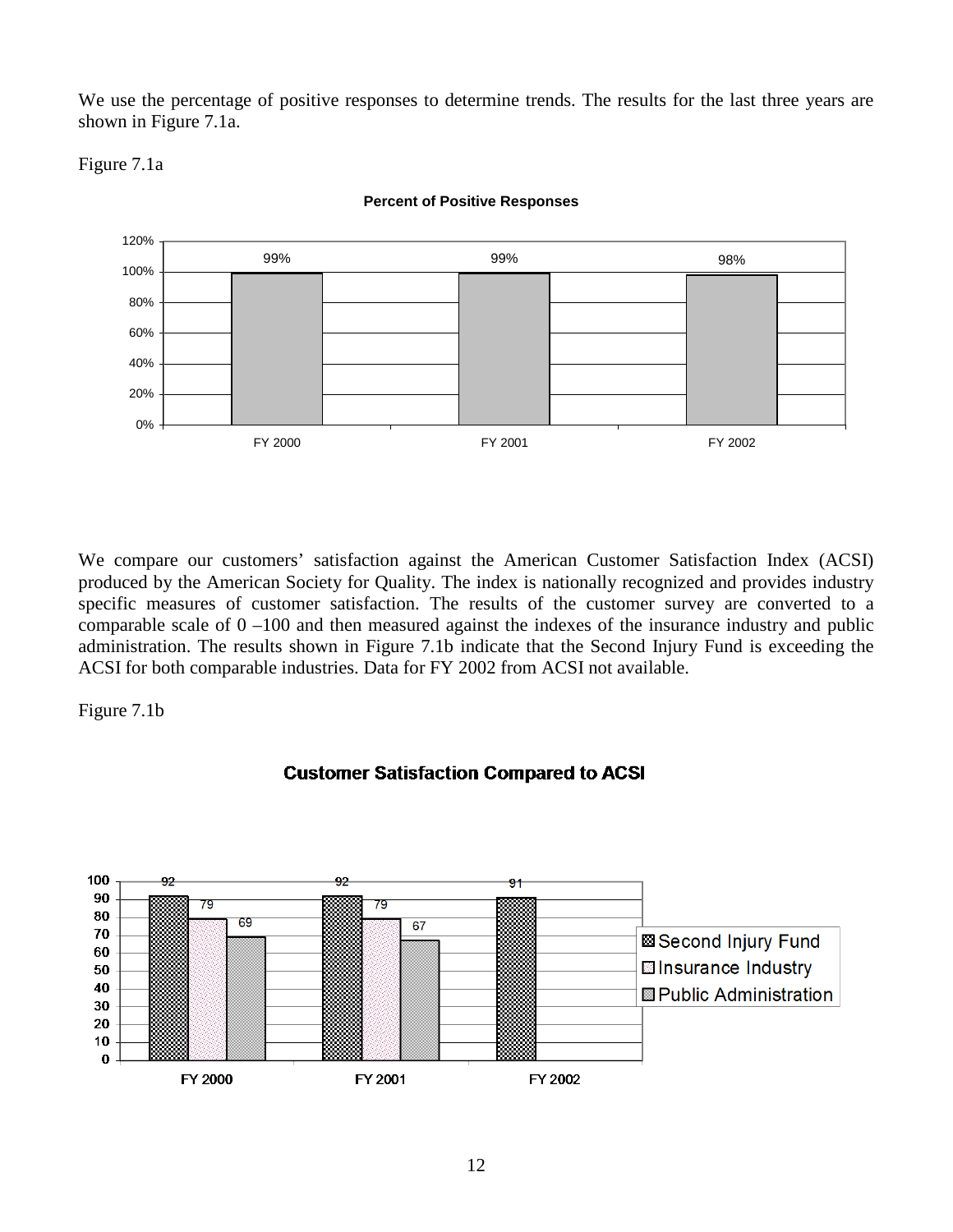7.2 The Second Injury Fund measures several key trends and performance levels that are related to the accomplishment of our mission. We actively investigate all Second Injury Fund claims to reach a final determination to accept or deny each claim. The results shown in Figure 7.2a reflect the number of employers benefiting from this process by the acceptance of their claims.

Figure 7.2a



## **Accepted Claims**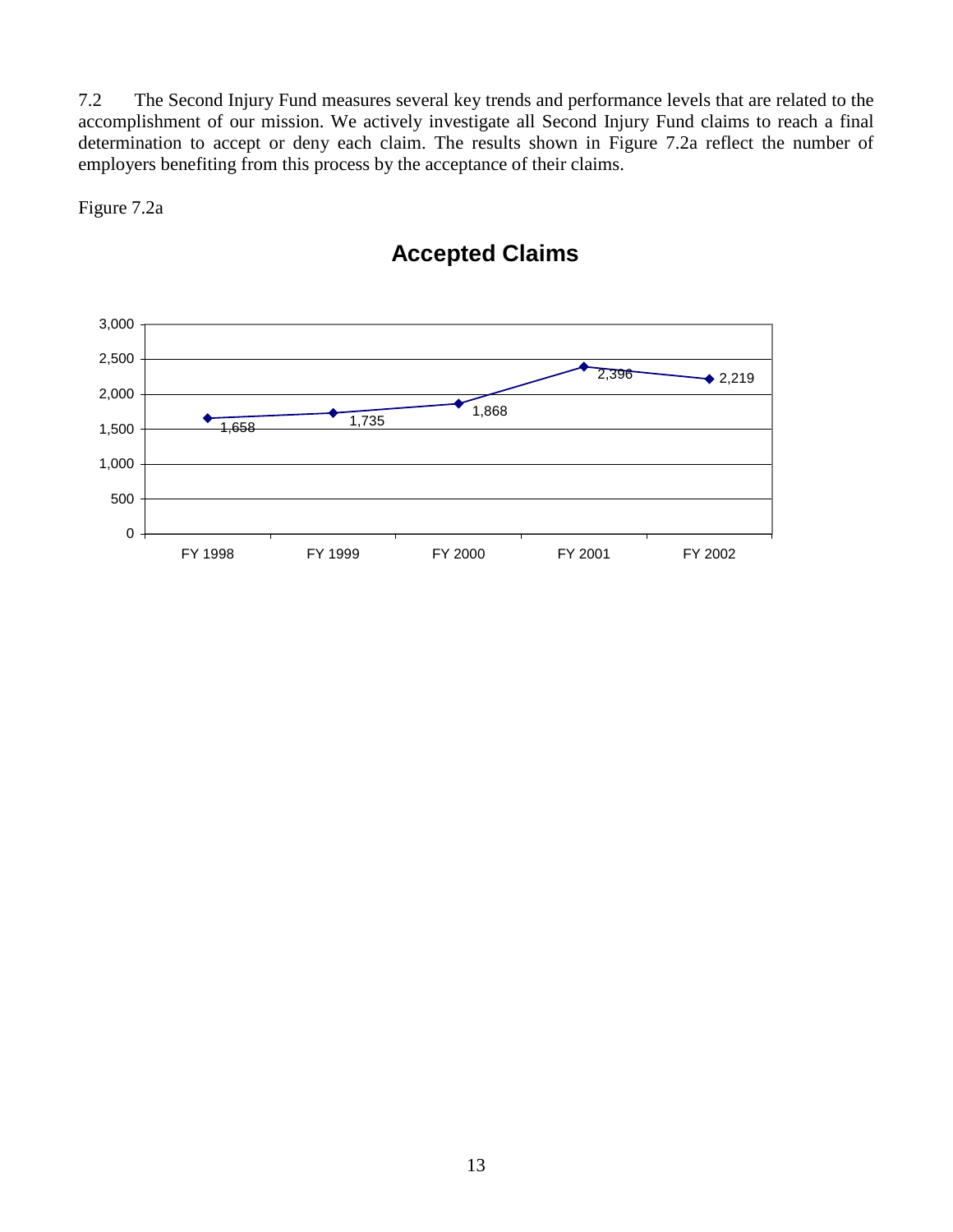Another outcome of our vigorous investigation process is the number of claims we accept for payment within four years of the date of accident. The importance of this measurement is the direct effect it has on the employers' workers' compensation premiums. The National Council on Compensation Insurance (NCCI) determines the experience rating in the overall insurance pricing system. Using both paid and incurred loss data, NCCI goes back a total of four years. When we accept a claim, carriers must lower their reserves to the threshold limits of the Fund ensuring that that accident should not have an adverse effect on the experience rating. Figure 7.2b shows 2,057 of the 2,219 accepted claims in FY 2002 were accepted within four years.

Figure 7.2b



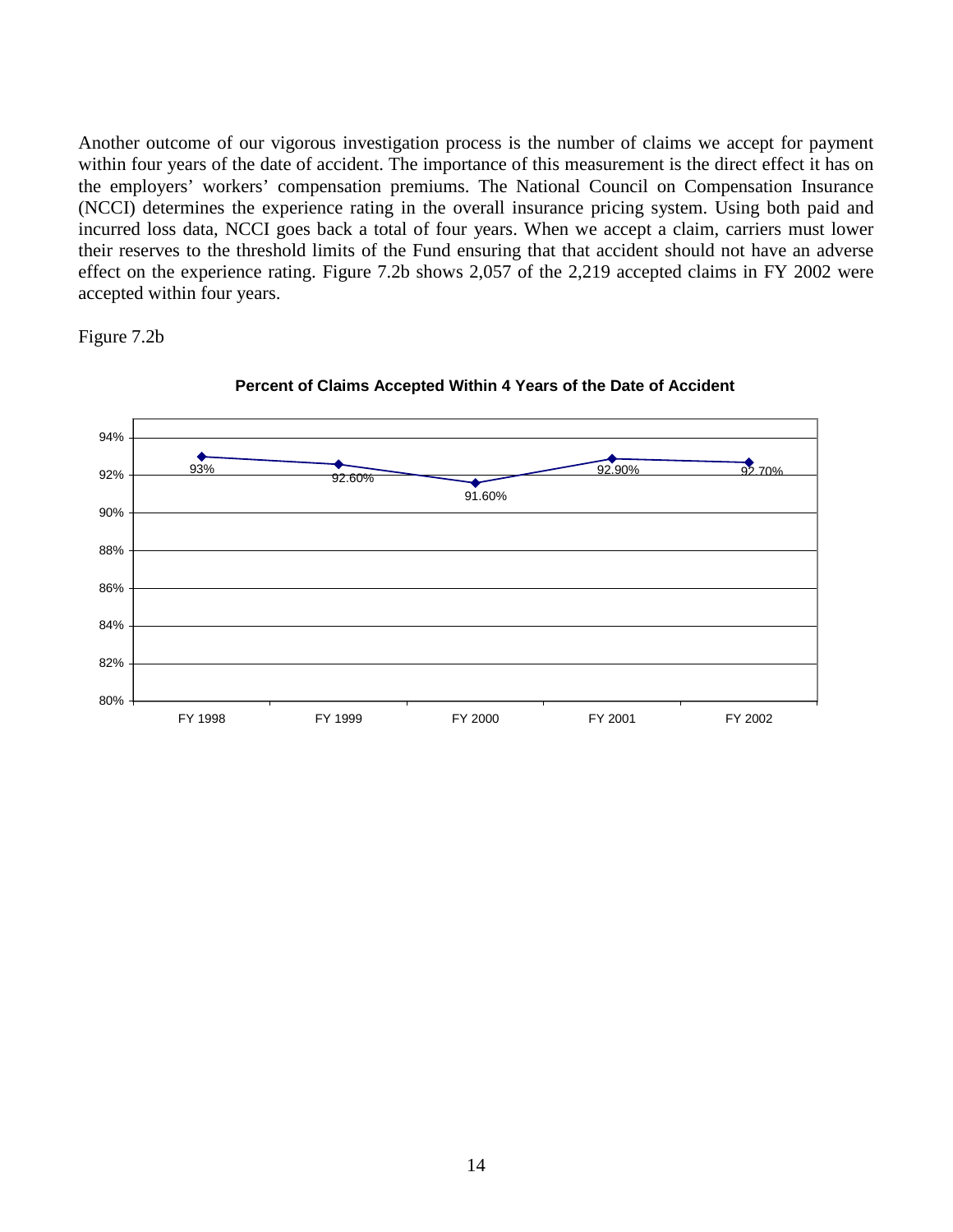The Fund measures the number of days needed to process claim reimbursements. We compare our performance with "like" second injury funds in Georgia and Louisiana because their law is very similar to South Carolina Law. As shown in Figure 7.2d we have set the standard for the expeditious processing of claim payments.

Figure 7.2c



#### **Average Number of Days to Pay Claims**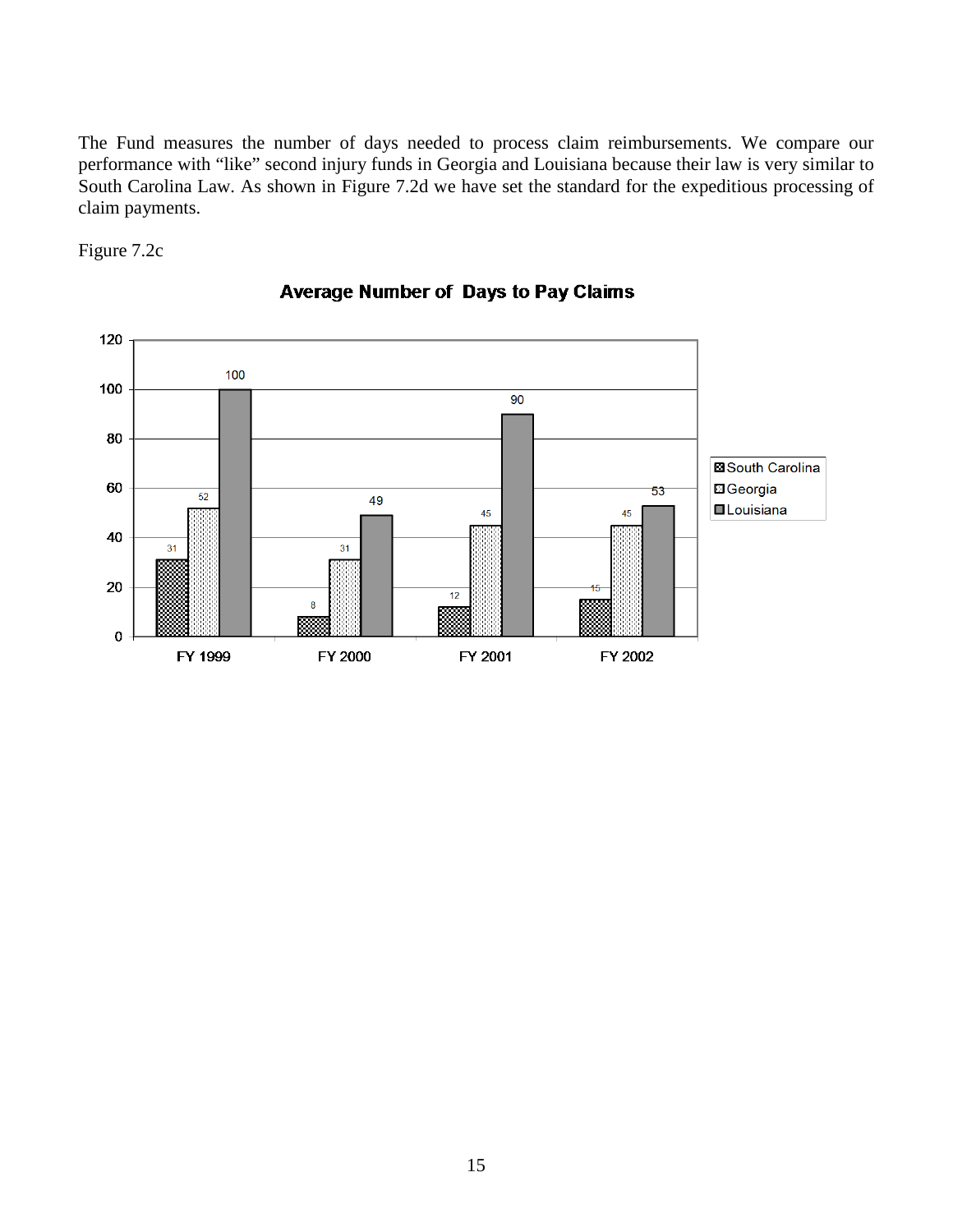7.3 The Fund evaluated employee satisfaction in FY 01-02 using the Meaning at Work (MaW) employee assessment. The MaW asks each employee to evaluate both the importance and prevalence of 22 keys to a meaningful workplace on a 1-7 scale. By comparing the two scores, it can be determined how effectively the organization is meeting the individual needs of its employees, as well as those of the organization as a whole. An optimum situation occurs when an organization matches the need and prevalence scores at 100% on all 22 keys. The Fund scored 80% or higher on 14 of the 22 keys. Seven keys were identified as needing improvement, and actions are being taken to address the employee concerns.

Figure 7.3



**Employee Satisfaction Assessment**

7.4 We have only one key support process and that is with the CIO for our information technology support. Although we do not formally measure performance levels and trends, we are very satisfied with their support and feel that they understand and strongly support our mission, goals and objectives.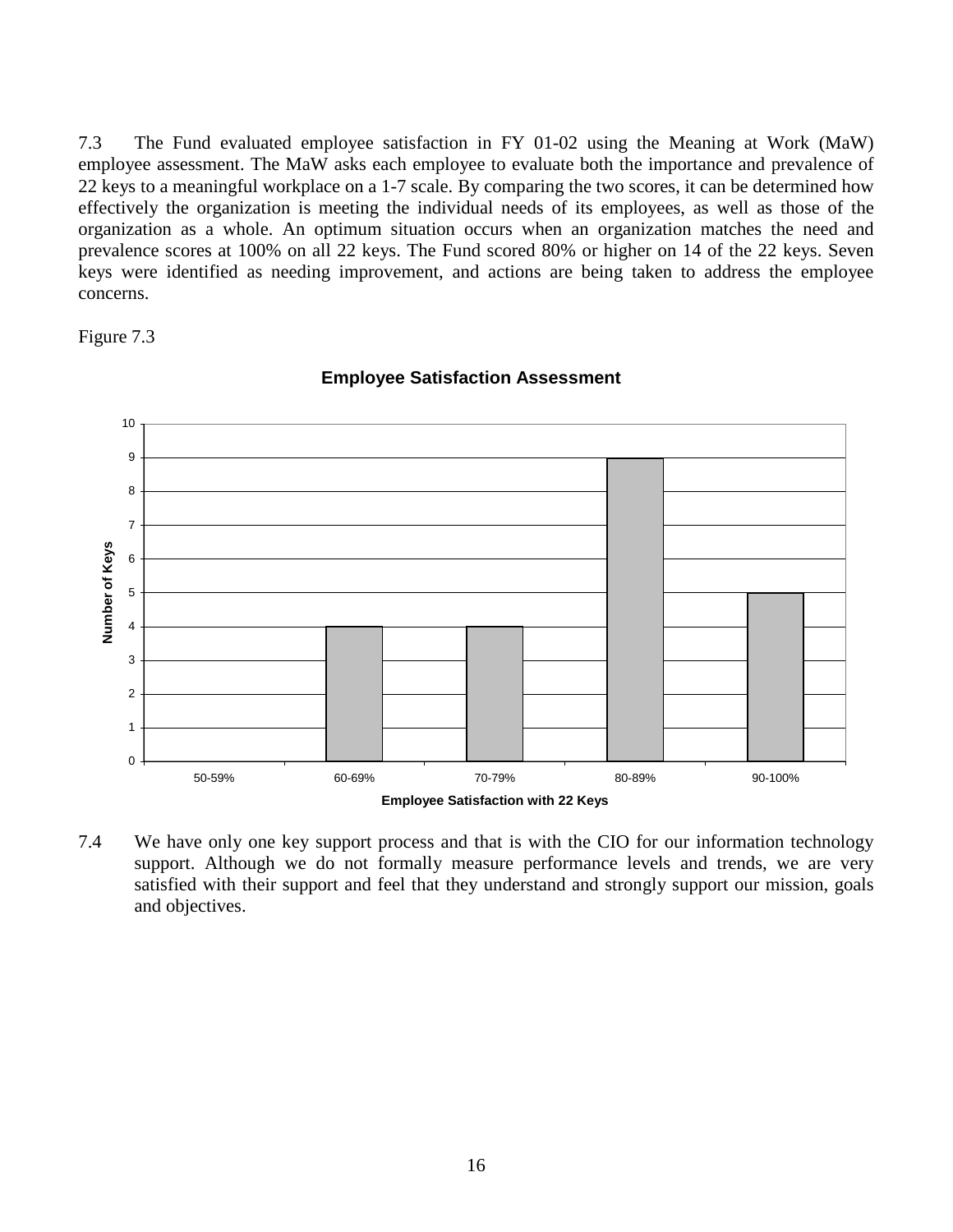7.5 The Fund measures two performance levels as to our regulatory requirements. We must actively investigate all Uninsured Employers' Fund claims to ensure no other coverage is available to pay benefits to the injured employee, saving the Fund from these payments. Figure 7.5a shows the amount of funds saved by the investigation process that found 199 claims with other coverage.

Figure 7.5a



#### **Savings from Other Coverage Found**

The second regulatory requirement we measure is the amount of Uninsured Employers' Fund benefits and costs recouped on claims paid. These recoupments are from employers that were in violation of the Workers' Compensation Act. Figure 7.5b shows our performance over the past five years. We believe the stagnant increase in total recoupments for FY 2002 is directly affected by the economy as reflected by the increase of uninsured employers that go out of business, file bankruptcy or become otherwise judgment proof.

Figure 7.5b



#### **Benefits and Costs Recouped**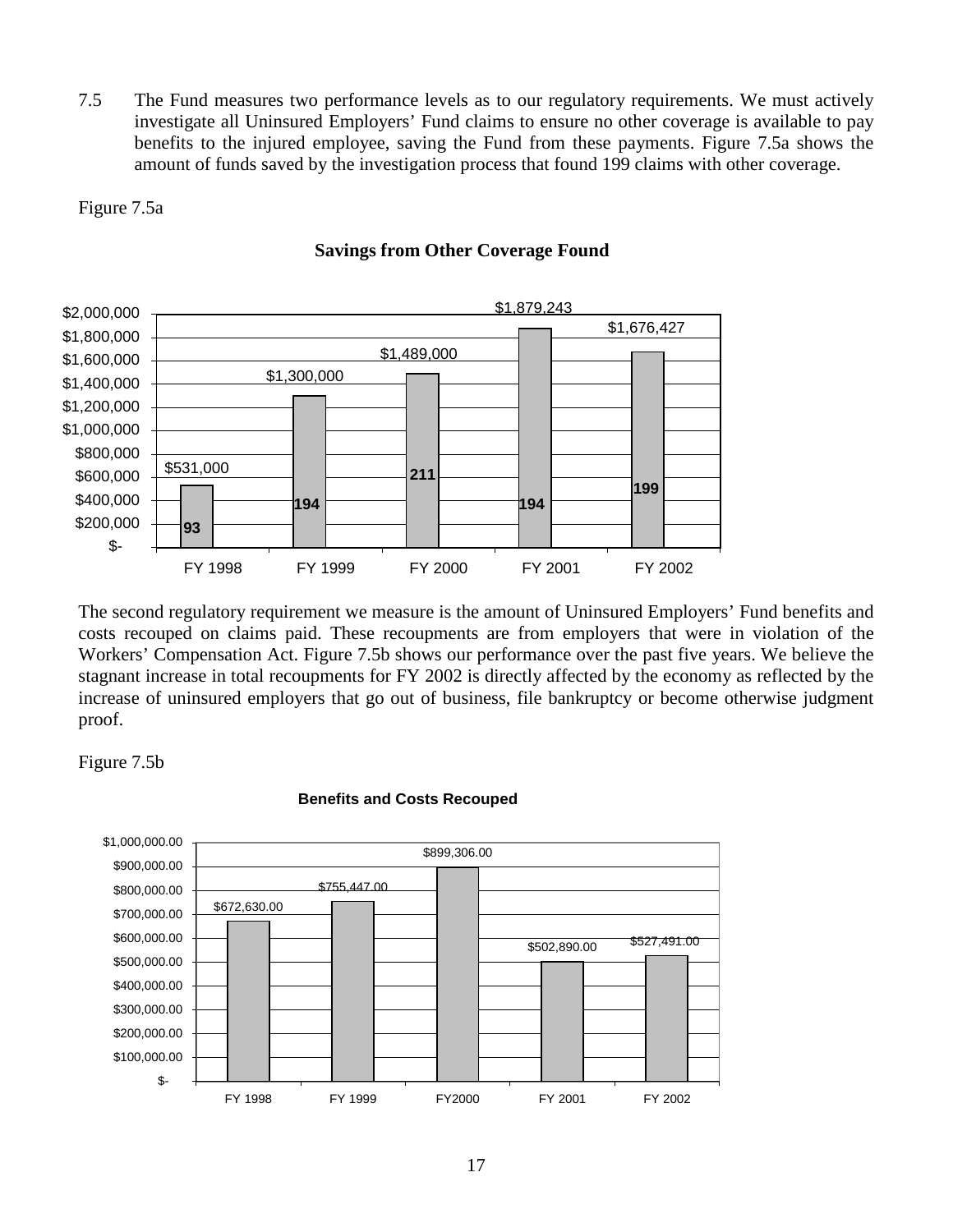7.6 The financial performance of the Fund is sound. We have not had a major finding on our annual financial audit in the past 12 years. We measure 3 performance levels in this area. Figure 7.6a shows the Second Injury Fund's average cost per claim compared to "like" funds from Georgia and Louisiana. Over the past five years we have set the standard.





## Second Injury Fund Average Cost per Claim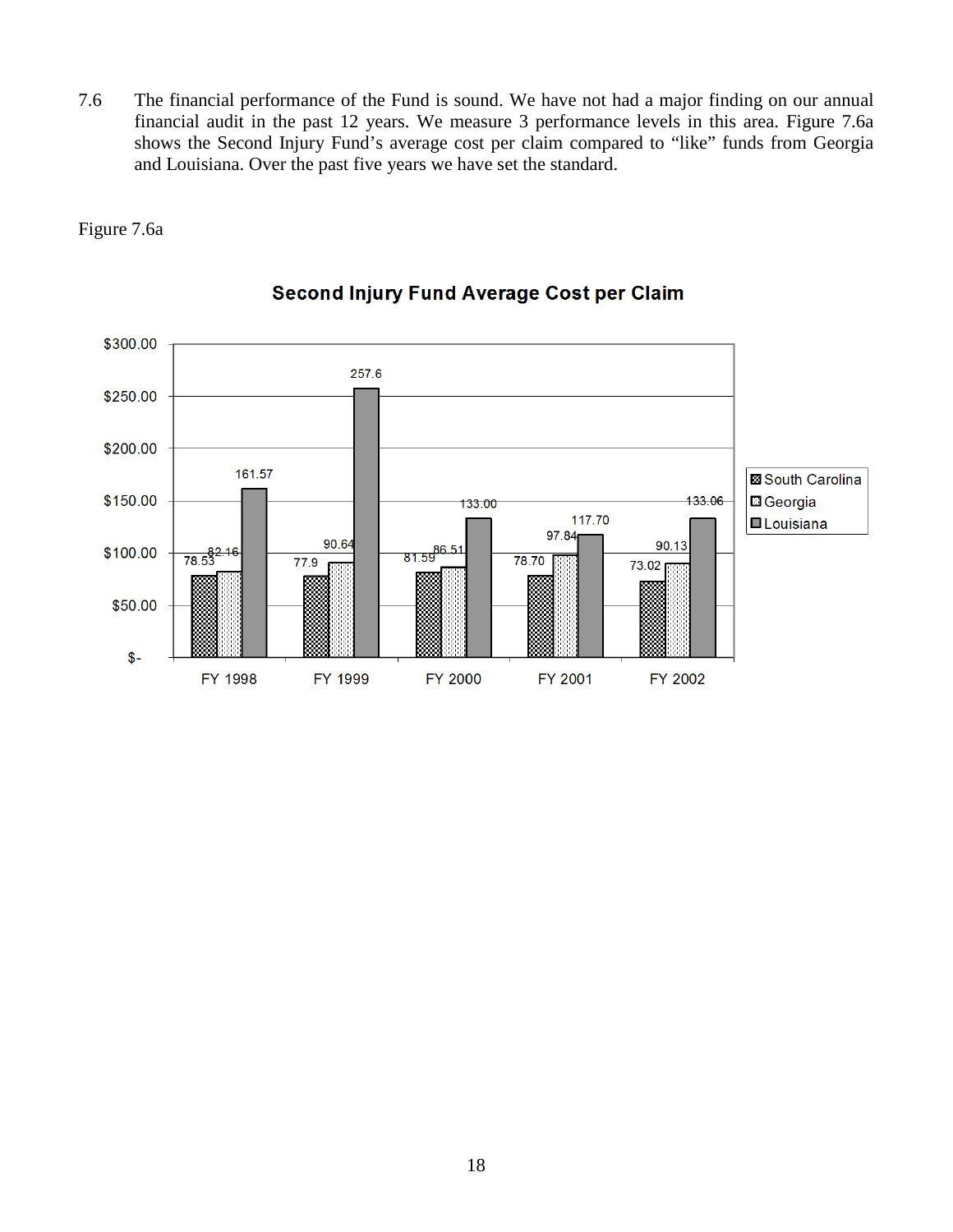The second performance level we measure is the savings on the annual assessment caused by our internal audit of reimbursements. By ensuring we only reimburse the amounts allowed by the Workers' Compensation Commission Medical Fee schedule and compensation ordered we continue to have a positive effect on the assessment process. Figure 7.6b shows that our internal audit of reimbursements led to a \$12.7 million reduction in the annual assessment for FY 2002.

Figure 7.6b



#### **Savings on Annual Assessment**